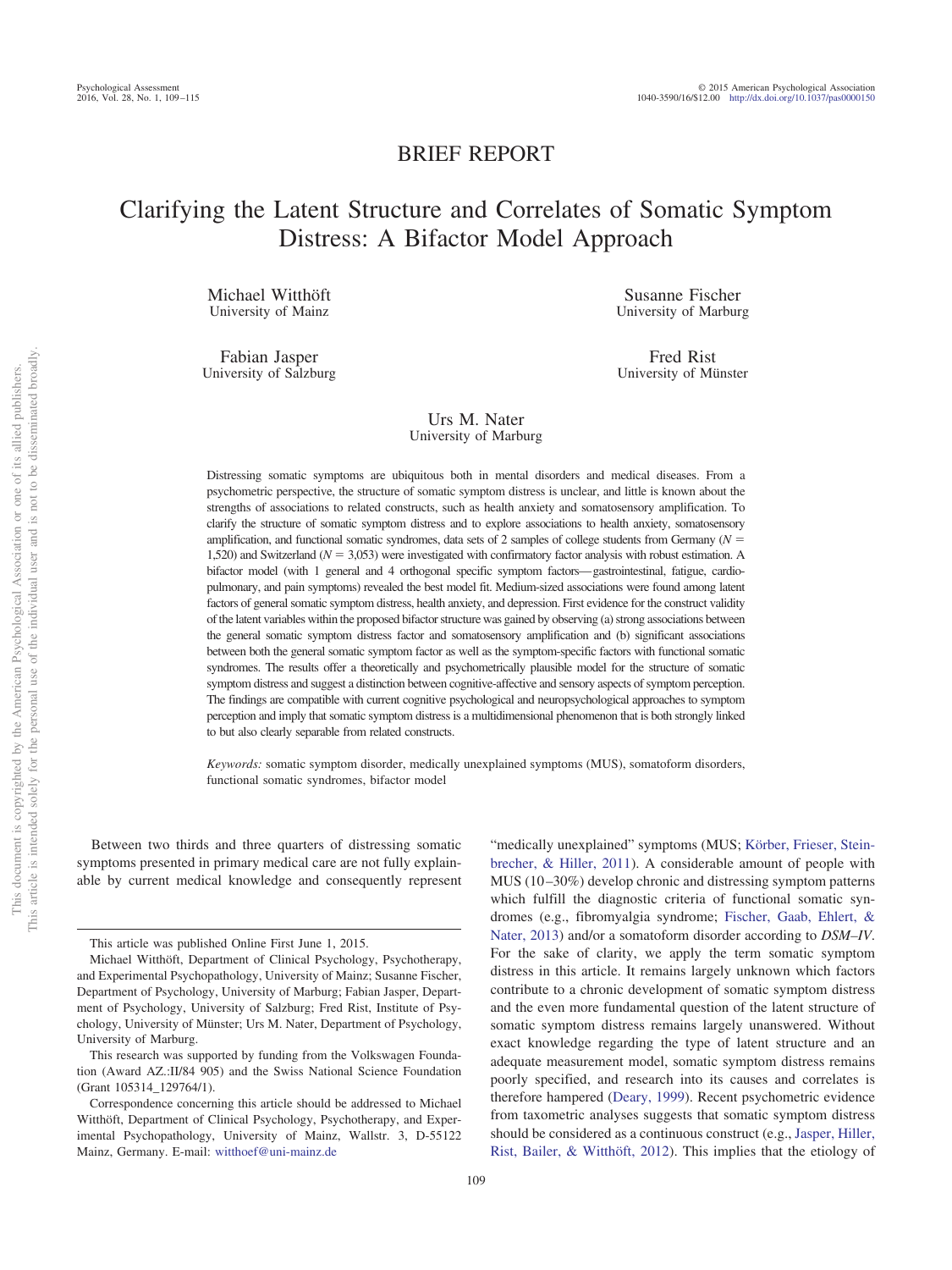chronic somatic symptom distress most likely follows a complex and multicausal process and that the mechanisms are not qualitatively different from the mechanisms of milder variants of transient somatic symptom experiences. Further knowledge of the factor analytic structure is also directly related to the question whether it is reasonable to distinguish among different kinds of somatic symptom distress, in terms of separate diagnoses or different functional somatic syndromes (e.g., fibromyalgia or chronic fatigue syndrome), or whether the similarities among different somatic symptom distress patterns outweigh their differences (e.g., [Wessely, Nimnuan, & Sharpe, 1999\)](#page-6-0). In this latter case, broader diagnostic terms, as recently proposed with the novel diagnosis of somatic symptom disorder in *DSM–5* [\(American Psychiatric As](#page-5-4)[sociation, 2013\)](#page-5-4), would be empirically justified. Previous studies on the structure of somatic symptom distress (e.g., [Deary, 1999\)](#page-5-2) mostly relied on three kinds of models: (a) a general factor model; (b) a correlated factor model consisting of correlated symptomspecific factors; and (c) a hierarchical model in which the variability of symptoms is explained by lower-order symptom-specific factors, and the associations among these latent symptom-specific factors are accounted for by a higher order general factor. Recently, a fourth type of model has been proposed which can be considered as a mixture of the general model and the correlated subfactor approach. In this so called *bifactor* model (e.g., [Brunner,](#page-5-5) [Nagy, & Wilhelm, 2012\)](#page-5-5), every single symptom is explained by two latent factors: a general factor that is related to every symptom, and a second symptom-specific factor that is related to specific groups of symptoms (e.g., pain symptoms or gastrointestinal symptoms). The different latent factors are orthogonal in this model; that is, each latent factor explains the unique variability of a given symptom distress level. A bifactor approach was recently proposed to represent the psychometrically best-fitting measurement model in the realm of somatic symptom distress [\(Thomas &](#page-6-1) [Locke, 2010;](#page-6-1) [Witthöft, Hiller, Loch, & Jasper, 2013\)](#page-6-2). Although evidence of the statistical superiority of the bifactor model is growing, data on the construct validity of the proposed latent (general and specific) somatic symptom-distress factors is still missing. Thus, the meaning of the different factors remains unclear, that is, how they relate to constructs that are potentially involved in the pathogenesis of somatic symptom distress and theoretical models of symptom perception. According to cognitive-psychological models (e.g., [Brown, 2004;](#page-5-6) [Leventhal,](#page-6-3) [1986\)](#page-6-3), somatic symptom experiences are the consequence of the activation of prior formed symptom representations (*schemata*) in memory. Accordingly, symptom perception represents a constructive cognitive process driven by automatic selection and attention allocation processes to potential bodily signs of symptoms involving a complex interplay of sensory and affective-motivational components. Certain psychological traits that are related to increased body and symptom focused attention are strongly suspected to maintain and amplify the perception of somatic symptom distress. In this regard, health anxiety (i.e., the unsubstantiated and disproportionate fear or conviction to suffer from a severe illness) represents one of the most important related constructs. Additionally, the construct of somatosensory amplification (i.e., the traitlike disposition to experience somatic reactions as more intense and to habitually evaluate them as more negative, noxious, and as evidence of a physical disease) has been proposed as an explanatory construct to account for the development and maintenance of both chronic somatic symptom distress and health anxiety [\(Barsky,](#page-5-7) [Wyshak, & Klerman, 1990\)](#page-5-7). Theoretically, somatosensory amplification as a rather general construct regarding symptom perception and should be strongly related to the general factor of somatic symptom distress within the bifactor model.

The central aims of this study are twofold: First, the latent structure of somatic symptom distress will be explored by comparing the bifactor model to alternative structural models (the general factor model, correlated factor model, and the hierarchical model).<sup>1</sup> Second, we aim at investigating the construct validity of the proposed latent variables by exploring associations to health anxiety, somatosensory amplification, and functional somatic syndromes (e.g., fibromyalgia, chronic fatigue syndrome, irritable bowel syndrome). Specifically, we hypothesize (a) that the general factor reflects the affective component of somatic symptom distress and should therefore reveal stronger associations to health anxiety and somatosensory amplification compared with the symptom-specific factors and (b) that functional somatic syndromes are equally well predicted by the general somatic distress factor and the symptom-specific factors.

# **Method**

# **Participants and Measures**

Sample 1 (S1) consisted of a total of 1,604 participants who completed a set of questionnaires in the years 2004 to 2005 in the waiting area of the Office of Student Enrollment at a German University. They were asked to take part in a study on environment and well-being. Of the participants, 60.1% were female, and the mean age was  $21.8$  ( $SD = 5.81$ ). Most of the participants were university students (83.5%), with chemistry (17.2%) and economics (11.7%) reported as the most frequent academic majors. The study was approved by the local ethics committee. Sample 2 (S2) consisted of participants of a web-based survey at a University in Switzerland. Invitations to take part in the study were sent out via administrators of public colleges and universities in the Germanspeaking part of Switzerland. A link to the survey website was posted on several student Internet platforms. The participants were asked to take part in a survey on physical and mental well-being. A total of 6,206 participants visited the website and about 51% of them finished the survey. After the exclusion of implausible datasets (regarding duration, age, etc.) and incomplete responses on the Somatosensory Amplification Scale (SSAS),  $N = 3,053$  datasets remained for further analyses. About 73% of the participants were female and the mean age was  $24.6$  ( $SD = 5.60$ ). About 76% had at least a high school diploma, 22% a university degree, and the remaining 2% lower school degrees.

**Patient Health Questionnaire-15 (PHQ-15; S1 and S2).** The PHQ-15 [\(Kroenke, Spitzer, & Williams, 2002\)](#page-6-4) represents a continuous self-report measure of somatic symptom distress over the previous 4 weeks. The PHQ-15 consists of 15 symptoms (e.g.,

<sup>&</sup>lt;sup>1</sup> Some of the models that we compared are nested within one another (i.e., hierarchical model within the bifactor and g-factor model within the bifactor model). This implies that one model may be seen as the extension of the other model. Thus, a g-factor model or a hierarchical model do not necessarily contradict a bifactor model. Rather, they should be seen as extensions that help to model the data structures even better.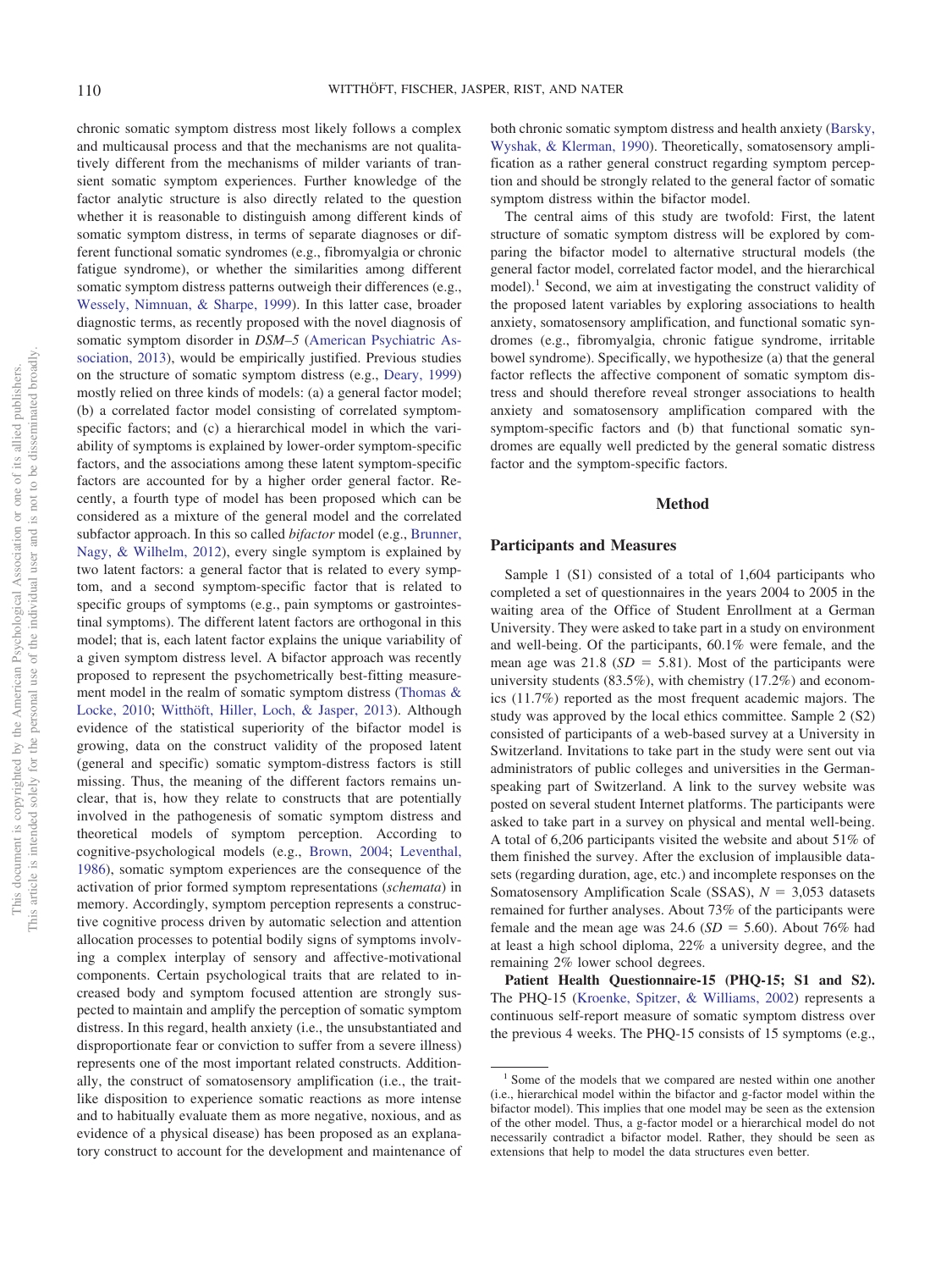headaches, dizziness) with three response categories (*not bothered at all, bothered a little,* or *bothered a lot*).

**The Whitely Index (WI; S1).** The WI represents the most prominent self-report measure for a dimensional assessment of health anxiety. It consists of 14 dichotomous items (*yes* or *no*) and a two dimensional structure (Factor 1: health anxiety; Factor 2: symptoms and illness convictions; [Schwarz, Witthöft, & Bailer,](#page-6-5) [2007\)](#page-6-5).

**The Patient Health Questionnaire–9 (PHQ-9; S1 and S2).** The PHQ-9 [\(Kroenke, Spitzer, & Williams, 2001\)](#page-5-8) comprises nine 4-point items that are based on the criteria for depressive disorders in *DSM–IV*. The response format ranges from *not at all* to *nearly every day*. The PHQ-9 is regarded as a valid and reliable scale for depression [\(Kroenke et al., 2001\)](#page-5-8).<sup>2</sup>

**Somatosensory Amplification Scale (SSAS; S2).** The German version of the SSAS (e.g., [Jasper et al., 2013\)](#page-5-9) was used, which asks the respondent to what extent each of the 10 items is "characteristic of you in general" [\(Barsky et al., 1990,](#page-5-7) p. 325) on a 5-point scale, ranging from 1 (*not at all true*) to (*extremely true*). The 10 items mainly ask for uncomfortable bodily sensations, such as Item 5, "Sudden loud noises really bother me" [\(Barsky et al.,](#page-5-7) [1990,](#page-5-7) p. 327).

**Questionnaire for the Assessment of Functional Somatic Syndromes (FFSS; S2).** The FFSS [\(Nater, Fischer, Latanzio,](#page-6-6) [Ruoss & Gaab, 2011\)](#page-6-6) assesses 17 functional somatic syndromes according to their existing research criteria.3

## **Data Analysis**

Confirmatory factor analyses (CFA) and structural equation modeling (SEM) were performed with MPlus Version 6.11 [\(Muthén & Muthén, 2010\)](#page-6-7). The analyses were conducted with the robust mean and variance adjusted weighted least squares (WLSMV) procedure. $4$  Because the chi-square test is sensitive to the sample size and the complexity of the model, we used other descriptive fit measures for the evaluation of the model fit. As an absolute fit index, we chose the root mean square error of approximation (RMSEA). Furthermore, the comparative fit index (CFI) and the TLI (Tucker–Lewis Index) are reported as incremental fit indices. RMSEA values close to .06 and CFI/TLI values close to .95 are considered as indicators of a good model fit [\(Hu & Bentler,](#page-5-10) [1999\)](#page-5-10). All coefficients reported (i.e., factor loadings and regression coefficients) represent standardized coefficients. In a first step, CFAs were used to test the model fit of a bifactor model of somatic symptom distress in both samples (S1 and S2). In a second step, SEMs consisting of measurement models and a structural model were computed in order to determine the size of associations between the bifactor model and relevant other constructs (i.e., health anxiety, somatosensory amplification, and functional somatic syndromes). Finally, latent regression models were used to statistically test the specificity of the observed associations by statistically controlling for possible confounding influences of depressive symptoms.

### **Results**

# **The Latent Structure of Somatic Symptoms in the PHQ-15**

Several CFA models were tested on the latent structure of somatic symptom distress: The bifactor model (see [Figure 1\)](#page-3-0),

consisting of a general symptom distress factor and four orthogonal symptom-specific factors (pain-, gastrointestinal-, cardiopulmonary-, and fatigue-related symptoms) showed an excellent model fit in both samples, S1:  $\chi^2(54) = 88.38$ ,  $p = .002$ , (CFI = .992; TLI = .989; RMSEA = .020; 90% CI [.012, .028]); S2:  $\chi^2$ (54) = 140.04, (CFI = .992; TLI = .988; RMSEA = .023; 90% CI [.018, .028]). This model fitted the data significantly better than a hierarchical factor model with one higher order and four lower order factors, S1:  $\chi^2(64) = 402.03$ ,  $p < .001$ , (CFI = .926; TLI = .909; RMSEA = .059; 90% CI [.054, .065]);  $\chi^2$ -difference test:  $\chi^2(10) = 221.20, p < .001;$  S2:  $\chi^2(64) = 598.28, p < .001,$  $(CFI = .949; TLI = .938; RMSEA = .052; 90% CI [.049, .056]);$  $\chi^2$ -difference test:  $\chi^2(10) = 327.23$ ,  $p < .001$ . The assumption of a general factor model resulted in rather poor model fit in both samples, S1:  $\chi^2$ (65) = 900.56, *p* < .001, (CFI = .816; TLI = .780; RMSEA = .092; 90% CI [.087, .097]); S2:  $\chi^2(65) = 1658.01, p <$ .001, (CFI = .849; TLI = .818; RMSEA = .090; 90% CI [.086, .093]).

# **Associations Between the PHQ-15 Bifactor Model, Health Anxiety, and Depression (S1)**

To test the strength of associations between the different somatic symptom factors derived from the bifactor model and health anxiety (assessed with the WI), we computed a SEM consisting of the PHQ-15 bifactor model and a hierarchical model of the WI consisting of a higher order factor (general health anxiety) and the two lower-order factors "health anxiety" and "symptoms and illness convictions." The model revealed a good fit to the data,  $\chi^2(213) = 511.37, p < .001, (CFI = .968; TLI = .962; RMSEA =$ .030; 90% CI [.027, .034]). The health anxiety general factor showed strong associations to the somatic symptom general factor  $(r = .622, p < .001, SE = 0.053)$ . Additionally, weaker but significant associations were observed between the general health anxiety and the cardio-pulmonary symptom factor  $(r = .264, p = .264)$  $.001, SE = 0.077$ , as well as between the general health anxiety and the gastrointestinal symptom factor ( $r = .219$ ,  $p < .001$ ,  $SE =$ 0.047). Associations between the general health anxiety and the pain symptom factor ( $r = .067$ ,  $p = .219$ ,  $SE = 0.054$ ) and the fatigue symptom factor ( $r = .092$ ,  $p = .137$ ,  $SE = 0.062$ ) did not reach significance. To explore the specificity of the observed associations between somatic symptom distress and health anxiety, we added depressive symptoms to the model by computing a latent regression model in which the PHQ-15 general factor was regressed onto a health anxiety and a depression factor (see [Figure](#page-4-0) [2\)](#page-4-0). The results indicated good model fit,  $\chi^2(382) = 899.61$ ,  $p <$ .001, (CFI = .965; TLI = .960; RMSEA = .030; 90% CI [.027,

<sup>2</sup> Because the PHQ-9 contains two items ("trouble sleeping" and "feeling tired/low energy") that are also part of the PHQ-15, we used only the remaining seven items for the depression score to avoid item overlap.<br><sup>3</sup> (Tension-type headache; globus hystericus; whiplash-associated disor-

ders; temporomandibular disorders; persistent idiopathic facial pain; chronic low back pain; fibromyalgia syndrome; chronic fatigue syndrome; multiple chemical sensitivity; irritable bowel syndrome; functional dyspepsia; chronic abacterial prostatitis; chronic pelvic pain; premenstrual syndrome; premenstrual dysphoric disorder; functional chest pain of presumed

esophageal origin; hyperventilation syndrome.) <sup>4</sup> For model comparisons, we used the DIFFTEST option in MPlus which takes into account that the distribution of the WLSMV based chi-square differences is not itself chi-square distributed.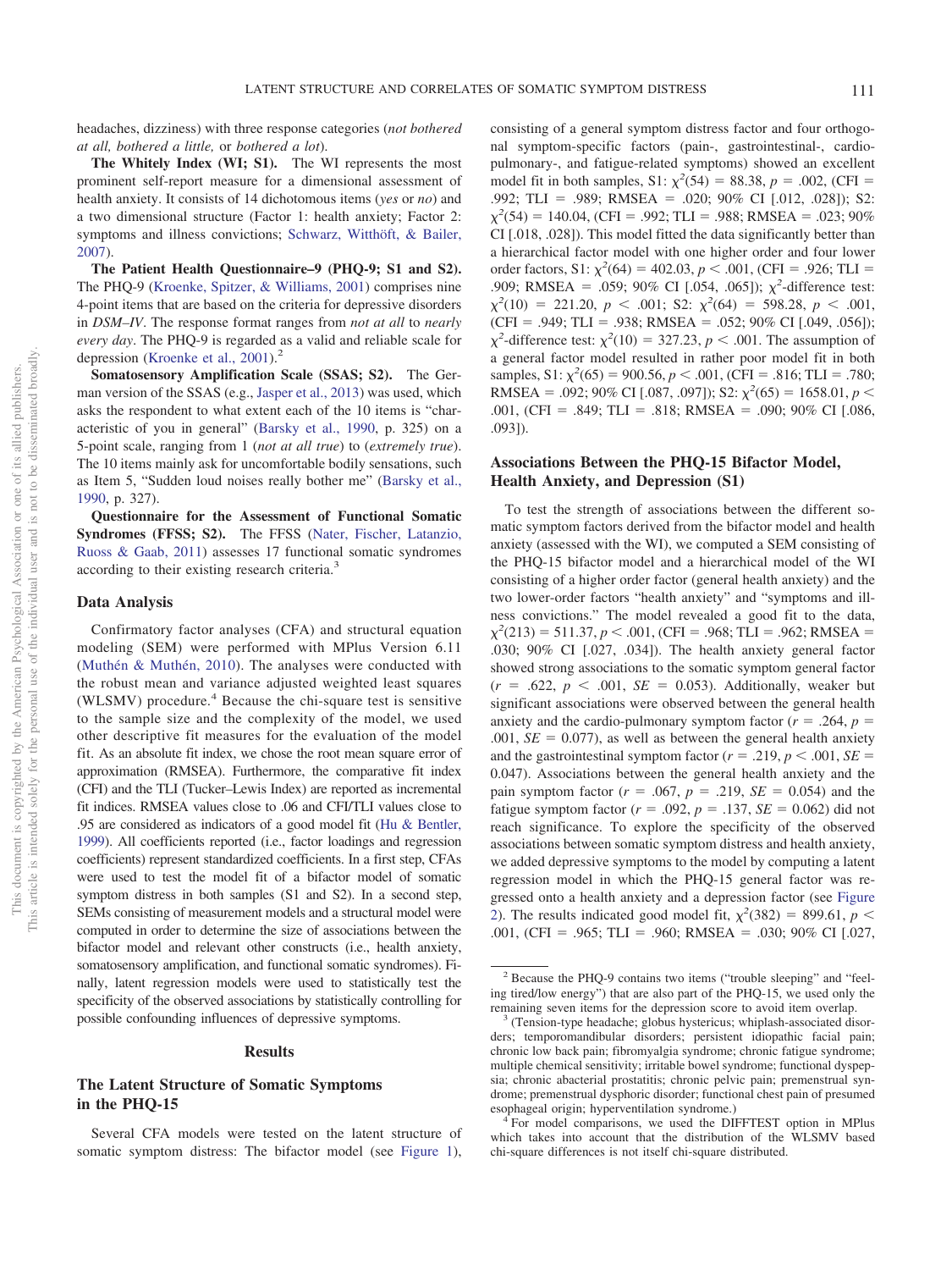

<span id="page-3-0"></span>*Figure 1.* A bifactor model of somatic symptoms in the PHQ-15 in sample 1 ( $N = 1,520$ ) with standardized factor loadings (circles represent latent variables, squares refer to manifest variables, single headed arrows represent factor loadings; all factor loading coefficients printed in bold are significant at  $p < .05$ ; error terms of manifest variables not shown).

.032]) and yielded significant latent regression coefficients for both health anxiety ( $\beta = .407, p < .001, SE = 0.089$ ) and depression ( $\beta = .542$ ,  $p < .001$ ,  $SE = 0.061$ ). Together, both constructs account for a total of 67% of explained variance in the general somatic symptom factor. We used the Wald test to compare the strengths of association in this model (H0: the regression weights of health anxiety and depression are of equal size). The Wald test was not significant ( $p = .333$ ), suggesting that health anxiety and depression represent equally powerful predictors of general somatic symptom distress.

# **Associations Between the PHQ-15 Bifactor Model and Somatosensory Amplification (SSA; S2)**

A SEM containing the PHQ-15 bifactor model and a general factor measurement model for the SSAS obtained good model fit,  $\chi^2(211) = 868.94$ , (CFI = .966; TLI = .960; RMSEA = .032; 90% CI [.030, .034]), and a strong association ( $r = .525$ ,  $p < .001$ ,  $SE = 0.033$ ) between the general somatic symptom factor and the SSAS. Associations between the SSAS and the specific symptoms factors were of small size (pain:  $r = .066$ ,  $SE = 0.040$ ; cardiopulmonary:  $r = .065$ ,  $SE = 0.050$ ; gastrointestinal:  $r = .090$ ,  $SE =$ 0.035; fatigue:  $r = .076$ ,  $SE = 0.041$ ) and only reached significance for the gastrointestinal symptom factor  $(p = .009)$ . To test for specific associations between SSA and somatic symptom distress beyond depression, we specified a latent regression model in which the PHQ-15 general somatic symptom factor was regressed

onto SSA and the depression factor (see [Figure 2\)](#page-4-0). Both SSA  $(r =$ .400,  $p < .001$ ,  $SE = 0.047$ ) and depression ( $r = .556$ ,  $p < .001$ ,  $SE = 0.037$ ) yielded significant latent regression coefficients and accounted for a total of 65% of explained variance in the general somatic symptom factor. Thus, SSA is specifically related to general somatic symptom distress beyond depressive symptoms.

# **Associations Between the PHQ-15 Bifactor Model and Functional Somatic Syndromes (S2)**

To test possible associations between the different factors of somatic symptom distress and the existence of functional somatic syndromes based on the FFSS, we specified a latent regression model in which binary variables that indicated the existence of specific functional somatic syndromes (e.g., irritable bowel syndrome) and the existence of any functional somatic syndrome were regressed onto the different somatic symptom-distress factors in the PHQ-15 bifactor model. The model yielded an excellent fit to the data,  $\chi^2(62) = 168.84$ ,  $p < .001$  (CFI = .990; TLI = .986; RMSEA - .024; 90% CI [.019, .028]) and the general somatic symptom-distress factor turned out to be the strongest predictor for the existence of any functional somatic syndrome ( $\beta = .487$ ,  $p <$  $.001$ ,  $SE = 0.046$ ). Among the specific factors, only the gastrointestinal factor significantly contributed to the prediction of functional somatic syndromes. It was the best predictor of the presence of irritable bowel syndrome ( $\beta = .83$ ,  $p < .001$ ,  $SE = 0.109$ ) and significantly predicted the presence of any functional somatic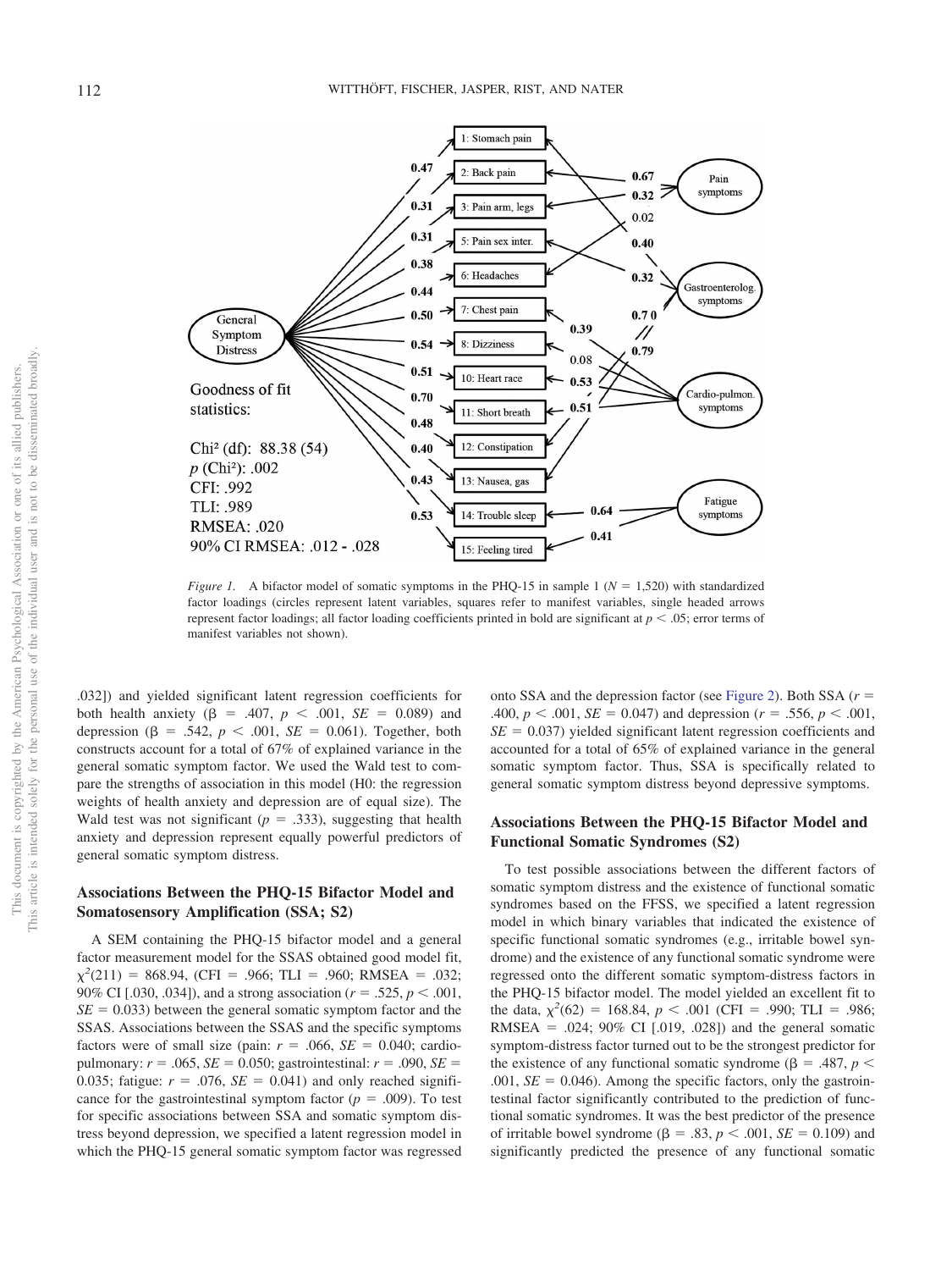

<span id="page-4-0"></span>*Figure 2.* Left panel: Latent regression model (Sample 1) for the prediction of somatic symptom distress, by health anxiety and depressive symptoms; right panel: latent regression model (Sample 2) for somatic symptom distress, somatosensory amplification (SSA), and depression (significant association between SSA and cardiopulmonary symptoms  $[r = -.17, p = .034]$ , not shown; all other correlations between SSA factor and symptom-specific factors  $[r \leq .09]$ ; circles represent latent variables, squares refer to manifest variables, single headed arrows between manifest and latent variables represent factor loadings; single and double headed arrows between latent variables represent standardized latent regression and correlation paths, respectively).

syndrome ( $\beta = .18$ ,  $p < .001$ ,  $SE = 0.051$ ). Overall, 28% of the variability of functional somatic syndromes could be explained by the different somatic symptom factors.

## **Discussion**

The primary aims of this study were to psychometrically clarify the structure of somatic symptom distress and to determine possible associations to related constructs, specifically health anxiety, somatosensory amplification, and functional somatic syndromes. A bifactor model consisting of a general somatic symptom distress factor and four symptom-specific factors showed an excellent model fit and psychometrically outperformed alternative structural models. It is important to note, however, that the bifactor model presented here is largely data-driven and therefore not selfevidently informative regarding theoretical considerations about correlates and pathogenetic factors associated with somatic symptom distress. Further SEM analyses therefore focused on possible associations between the dimensions of symptom distress derived from the PHQ-15 bifactor model as well as other relevant constructs: a pattern of strong associations was observed between the general factor (but not the symptom-specific factors) and health anxiety, depressive symptoms, as well as somatosensory amplification. Functional somatic syndromes showed significant associations to both the general somatic symptom factor and well as the symptom-specific factors. The proposed bifactor model appears to be compatible with theoretical considerations differentiating an affective-motivational and a sensory component of symptom perception inherent in the compelling view of somatic symptoms as "homeostatic emotions" [\(Craig, 2003;](#page-5-11) [Van den Bergh, Bogearts, &](#page-6-8) [Van Diest, 2014\)](#page-6-8). In this sense, the general factor most likely represents the more central affective-motivational and evaluative component of symptom perception (neurophysiologically rooted in the anterior cingulate cortex; [Craig, 2003\)](#page-5-11), whereas the specific-

symptom factors most likely cover sensory-discriminative aspects of symptom perception which are more specific and informative regarding the exact qualities of the respective symptoms and might be linked to the anterior insular cortex [\(Craig, 2003\)](#page-5-11). This important distinction between an affective and a sensory component of symptom perception has long been recognized in pain research [\(Fernandez & Turk, 1992\)](#page-5-12) but somewhat neglected in the research on MUS so far. The presented bifactor model also appears to be compatible with prominent theoretical models on somatic symptom perception, such as the integrative conceptual model (ICM) proposed by [Brown \(2004\)](#page-5-6) or the common sense model of selfregulation (CSM) by Leventhal and colleagues (e.g., [McAndrew,](#page-6-9) [Mora, Quigley, Leventhal, & Leventhal, 2014\)](#page-6-9). Both approaches attribute the experience of somatic symptom distress to distortions in somatosensory awareness caused by the top-down activation of prior formed symptom representations in memory (*schemata*). Both sensory and affective-motivational aspects are parts of these complex cognitive– emotional symptom representations. It is tempting to speculate that the symptom-specific factors of the bifactor model should be closer related to the sensory details of previous symptom episodes, whereas the general factor might be stronger associated with the broader personality trait of negative affectivity and rather serves as an "amplification factor" for existing symptom schemata once they are triggered (e.g., by acute stressors). This hypothesis could easily be tested by linking existing medical records of past and chronic organic illnesses to the different factors of the bifactor model. Although both the ICM as well as the CSM focus on cognitive psychological aspects of symptom perception, it is also possible that the symptom-specific factors of the bifactor model rather reflect alterations in somatic physiological factors (e.g., altered composition of gastrointestinal microbiota associated with irritable bowel syndrome). Future studies should therefore use medical records as well as psychophysi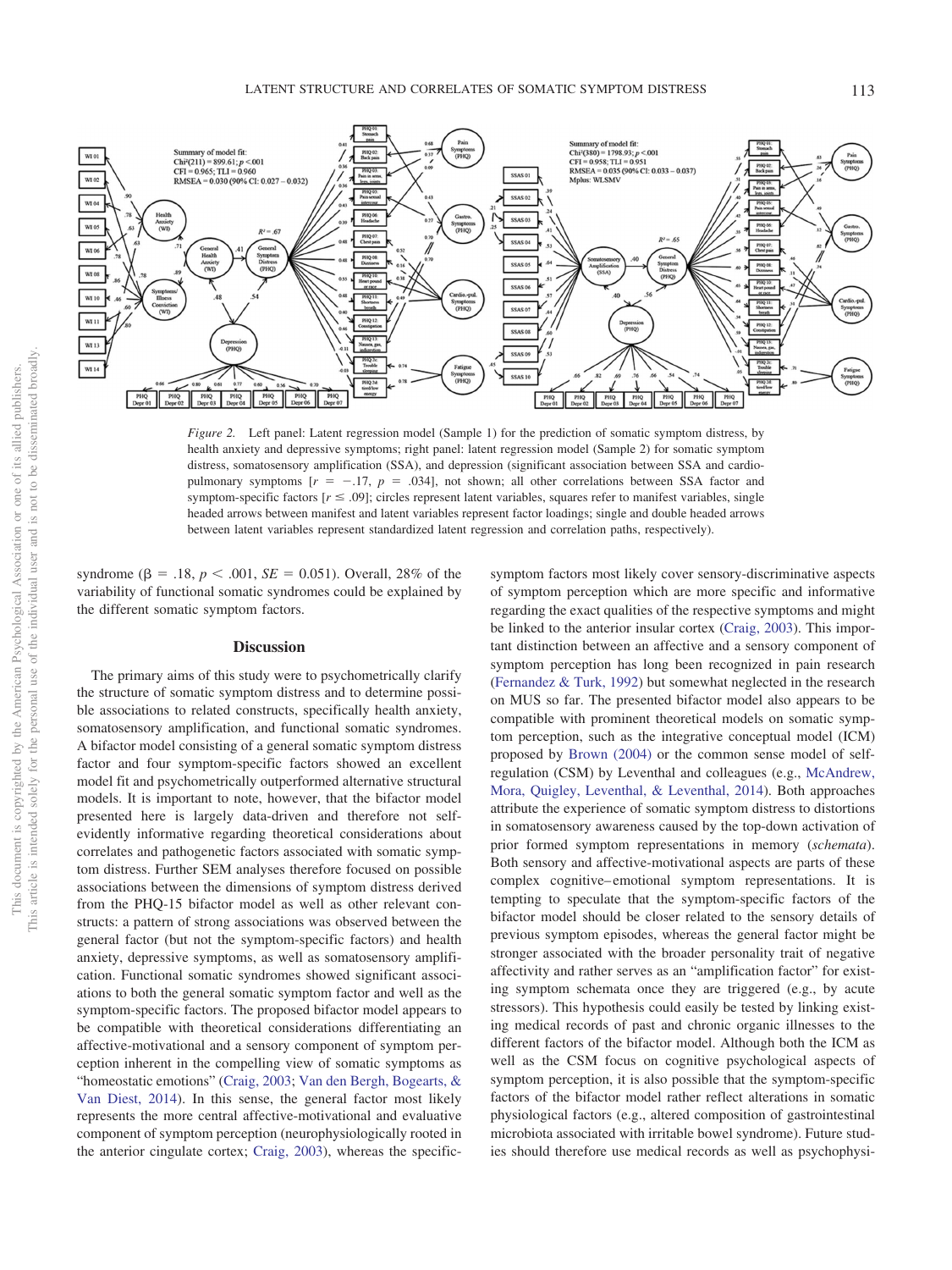ological indicators (including endocrinological and neuronal indicators) to decide whether the symptom-specific factors are related to cognitive sensory aspects of past illness experiences or to alterations in psychophysiology, or to a combination of both (i.e., physiological changes as a consequence of previous illness experiences).

Regarding the current nosological debate, the findings of a strong general factor of somatic symptom distress appears compatible with the broad category of somatic symptom disorder introduced in *DSM–5*. The results of the SEM analyses endorse the notion to define somatic symptom distress and health anxiety as separate entities (it is important to note that health anxiety is not stronger related to somatic symptom distress than depressive symptoms). Regarding functional somatic syndromes, the bifactor approach may represent an elegant way to reconcile the debate about whether qualitatively distinct patterns of somatic symptoms (i.e., different functional somatic syndromes) really exist, or whether the common variance among the different somatic symptoms may outweigh their differences (e.g., [Wessely, Nimnuan, and Sharpe, 1999\)](#page-6-0).

Limitations. Several limitations of our study have to be considered: First, and perhaps most important, the current models are based on a comparatively healthy and homogeneous sample of college students that are neither representative of the general population nor of clinical samples.<sup>5</sup> Because the exact factor structure partly depends on the respective sample characteristics (e.g., [Haynes, Smith, &](#page-5-13) [Hunsley, 2011\)](#page-5-13), particularly the amount of variance for a respective construct, future studies have to test whether results observed in these rather homogeneous samples generalize to more heterogeneous populations. Although previous studies suggest that the bifactor model of somatic symptoms fits the data well also in samples of the general population and in patient samples [\(Thomas & Locke, 2010;](#page-6-1) [Witthöft](#page-6-2) [et al., 2013\)](#page-6-2), future studies should explicitly and more rigorously test for the equivalence of the reported factor structure (e.g., by applying measurement invariance methodology), preferably in clinical samples including patients with diverse somatic symptom patterns. A further limitation represents the Internet-based mode of administration. No study has so far demonstrated the psychometric equivalence of the paper–pencil and the Internet version of the PHQ-15 as it has been comprehensively done for other psychometric instruments (e.g., [Bagby et al., 2014\)](#page-5-14). However, the observation that the described bifactor model was also found in previous paper–pencil administrations of the PHQ-15 in patients' samples and members of the general population [\(Thomas & Locke,](#page-6-1) [2010;](#page-6-1) [Witthöft et al., 2013\)](#page-6-2) endorses the notion that the proposed structure is not simply an artifact of the chosen mode of administration. Finally, the presented models are based on self-report data that do not allow for a definite distinction between medially explained and MUS. Analyses using more elaborate clinician ratings of medically explained versus unexplained somatic symptom distress may come to different conclusions.

# **References**

- <span id="page-5-4"></span>American Psychiatric Association. (2013). *Diagnostic and statistical manual of mental disorders* (5th ed.). Washington, DC: American Psychiatric Publishing.
- Aronson, K. R., Barrett, L. F., & Quigley, K. S. (2001). Feeling your body or feeling badly: Evidence for the limited validity of the Somatosensory Amplification Scale as an index of somatic sensitivity. *Journal of Psychosomatic Research, 51,* 387–394. [http://dx.doi.org/10.1016/](http://dx.doi.org/10.1016/S0022-3999%2801%2900216-1) [S0022-3999\(01\)00216-1](http://dx.doi.org/10.1016/S0022-3999%2801%2900216-1)
- <span id="page-5-14"></span>Bagby, R. M., Ayearst, L. E., Morariu, R. A., Watters, C., & Taylor, G. J. (2014). The internet administration version of the 20-item Toronto alexithymia scale. *Psychological Assessment, 26,* 16 –22. [http://dx.doi](http://dx.doi.org/10.1037/a0034316) [.org/10.1037/a0034316](http://dx.doi.org/10.1037/a0034316)
- <span id="page-5-15"></span>Bailer, J., Schwarz, D., Witthöft, M., Stübinger, C., & Rist, F. (2008). [Prevalence of mental disorders among college students at a German university]. *Psychotherapie, Psychosomatik, Medizinische Psychologie, 58,* 423– 429. <http://dx.doi.org/10.1055/s-2007-986293>
- Barsky, A. J., & Borus, J. F. (1999). Functional somatic syndromes. *Annals of Internal Medicine, 130,* 910 –921. [http://dx.doi.org/10.7326/0003-](http://dx.doi.org/10.7326/0003-4819-130-11-199906010-00016) [4819-130-11-199906010-00016](http://dx.doi.org/10.7326/0003-4819-130-11-199906010-00016)
- <span id="page-5-7"></span>Barsky, A. J., Wyshak, G., & Klerman, G. L. (1990). The somatosensory amplification scale and its relationship to hypochondriasis. *Journal of Psychiatric Research, 24,* 323–334. [http://dx.doi.org/10.1016/0022-](http://dx.doi.org/10.1016/0022-3956%2890%2990004-A) [3956\(90\)90004-A](http://dx.doi.org/10.1016/0022-3956%2890%2990004-A)
- <span id="page-5-6"></span>Brown, R. J. (2004). Psychological mechanisms of medically unexplained symptoms: An integrative conceptual model. *Psychological Bulletin, 130,* 793– 812. <http://dx.doi.org/10.1037/0033-2909.130.5.793>
- <span id="page-5-5"></span>Brunner, M., Nagy, G., & Wilhelm, O. (2012). A tutorial on hierarchically structured constructs. *Journal of Personality, 80,* 796 – 846. [http://dx.doi](http://dx.doi.org/10.1111/j.1467-6494.2011.00749.x) [.org/10.1111/j.1467-6494.2011.00749.x](http://dx.doi.org/10.1111/j.1467-6494.2011.00749.x)
- <span id="page-5-11"></span>Craig, A. D. (2003). A new view of pain as a homeostatic emotion. *Trends in Neurosciences, 26,* 303–307. [http://dx.doi.org/10.1016/S0166-](http://dx.doi.org/10.1016/S0166-2236%2803%2900123-1) [2236\(03\)00123-1](http://dx.doi.org/10.1016/S0166-2236%2803%2900123-1)
- <span id="page-5-2"></span>Deary, I. J. (1999). A taxonomy of medically unexplained symptoms. *Journal of Psychosomatic Research, 47,* 51–59.
- <span id="page-5-12"></span>Fernandez, E., & Turk, D. C. (1992). Sensory and affective components of pain: Separation and synthesis. *Psychological Bulletin, 112,* 205–217. <http://dx.doi.org/10.1037/0033-2909.112.2.205>
- <span id="page-5-1"></span>Fischer, S., Gaab, J., Ehlert, U., & Nater, U. M. (2013). Prevalence, overlap, and predictors of functional somatic syndromes in a student sample. *International Journal of Behavioral Medicine, 20,* 184 –193. <http://dx.doi.org/10.1007/s12529-012-9266-x>
- <span id="page-5-13"></span>Haynes, S. N., Smith, G. T., & Hunsley, J. D. (2011). *Scientific foundation of clinical Assessment*. New York: Routledge.
- <span id="page-5-10"></span>Hu, L., & Bentler, P. M. (1999). Cutoff criteria for fit indexes in covariance structure analysis: Conventional criteria versus new alternatives. *Structural Equation Modeling, 6,* 1–55. [http://dx.doi.org/10.1080/](http://dx.doi.org/10.1080/10705519909540118) [10705519909540118](http://dx.doi.org/10.1080/10705519909540118)
- <span id="page-5-3"></span>Jasper, F., Hiller, W., Rist, F., Bailer, J., & Witthöft, M. (2012). Somatic symptom reporting has a dimensional latent structure: Results from taxometric analyses. *Journal of Abnormal Psychology, 121,* 725–738. <http://dx.doi.org/10.1037/a0028407>
- <span id="page-5-9"></span>Jasper, F., Nater, U. M., Hiller, W., Ehlert, U., Fischer, S., & Witthöft, M. (2013). Rasch scalability of the somatosensory amplification scale: A mixture distribution approach. *Journal of Psychosomatic Research, 74,* 469 – 478. <http://dx.doi.org/10.1016/j.jpsychores.2013.02.006>
- <span id="page-5-0"></span>Körber, S., Frieser, D., Steinbrecher, N., & Hiller, W. (2011). Classification characteristics of the Patient Health Questionnaire-15 for screening somatoform disorders in a primary care setting. *Journal of Psychosomatic Research, 71,* 142–147. [http://dx.doi.org/10.1016/j.jpsychores](http://dx.doi.org/10.1016/j.jpsychores.2011.01.006) [.2011.01.006](http://dx.doi.org/10.1016/j.jpsychores.2011.01.006)
- <span id="page-5-8"></span>Kroenke, K., Spitzer, R. L., & Williams, J. B. W. (2001). The PHQ-9: Validity of a brief depression severity measure. *Journal of General*

<sup>5</sup> Although samples of college students are younger and have more years of formal education compared with the general population, a considerable amount of psychopathology (including MUS) has been reported in college students similar to the general population [\(Bailer, Schwarz, Witthöft,](#page-5-15) [Stübinger, & Rist, 2008\)](#page-5-15).